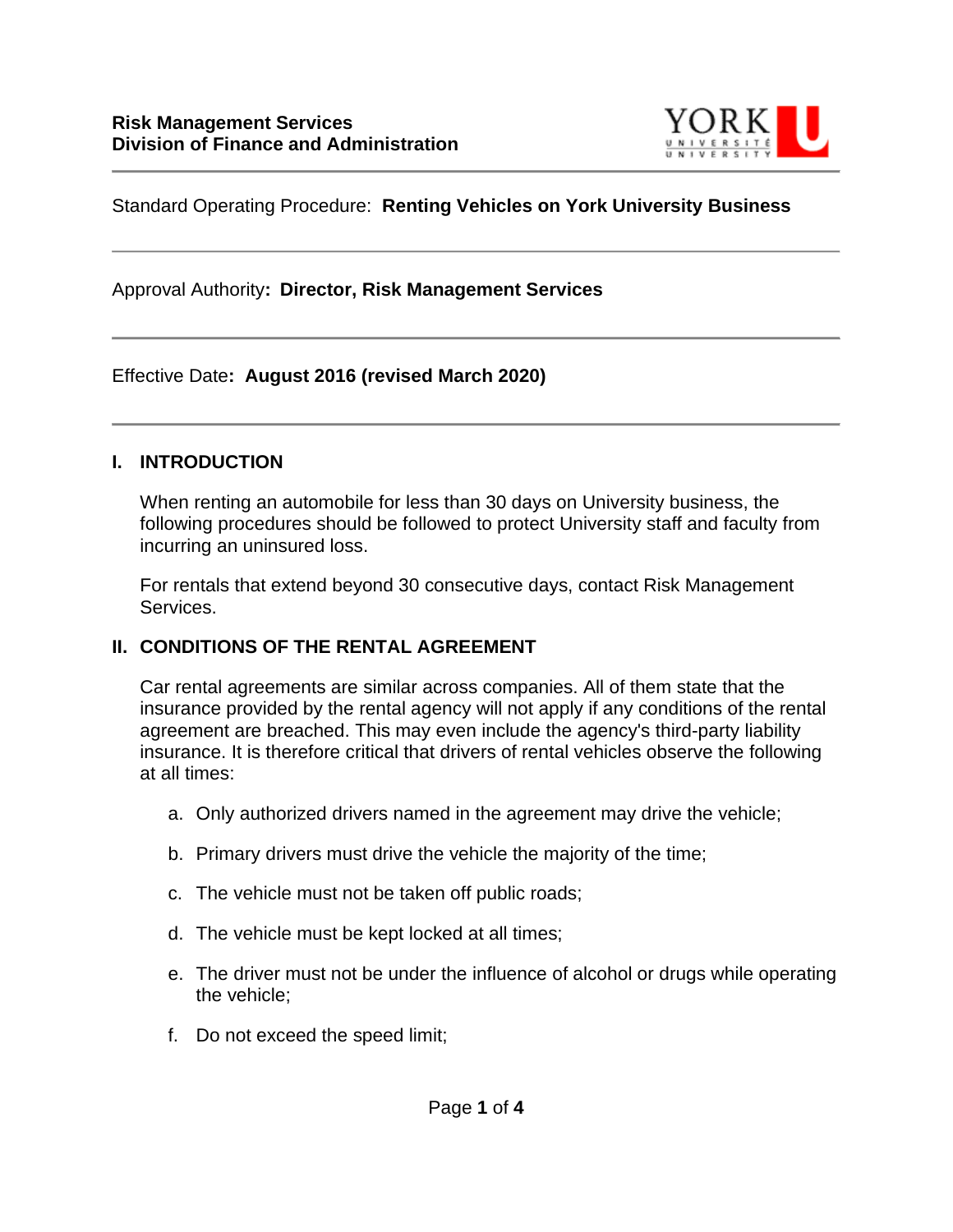g. Do not continue to drive a vehicle which has become damaged.

These are standard conditions in most car rental agreements, and the breach of any of them will significantly increase the University's risk exposure.

### **III. GUIDELINES**

- 1. Procurement Services have negotiated preferred rates through Canadian Association of University Business Officers. For more details, visit the Procurement Services web site or www.caubo.ca.
- 2. Any additional drivers must be named on the agreement and all drivers must be of legal age to drive in the locality where the vehicle is being operated:
	- In Canada, drivers must be 21 or older to rent a vehicle; in many U.S. states, the age limit is 25 or over. The car rental agency should be contacted if there is any uncertainty as to what the legal age limit is in the area where the vehicle is being operated. It should also be noted that some car rental agencies have their own specific age restrictions which may exceed the provincial/state standard.
- 3. Only passenger-type or light commercial vehicles (cars, light trucks or passenger vans) should be rented. There are special driver licenses required to operate larger vehicles.
- 4. The rental company must know where the vehicle will be used. If the vehicle will be driven in another province or state, this must be clearly indicated on the rental agreement.
- 5. Individuals are responsible for their own personal property left in the vehicle (including any University-owned property). Ensure that all valuables are locked in the trunk of the car.

# **IV. RENTING VEHICLES IN CANADA, USA OR WORLDWIDE**

There are three separate areas of concern when renting automobiles:

1. **3RD PARTY LIABILITY COVERAGE:** The rental company provides 3rd party liability coverage. York University carries an excess policy that provides additional coverage beyond the rental car company's insurance limits.

# **(3rd Party Liability Coverage - Ontario Only)**

**Revisions to Ontario's insurance legislation have changed the priority of payments for liability losses, limiting the rental agency's liability. Employees who rent vehicles under their own name may be exposing**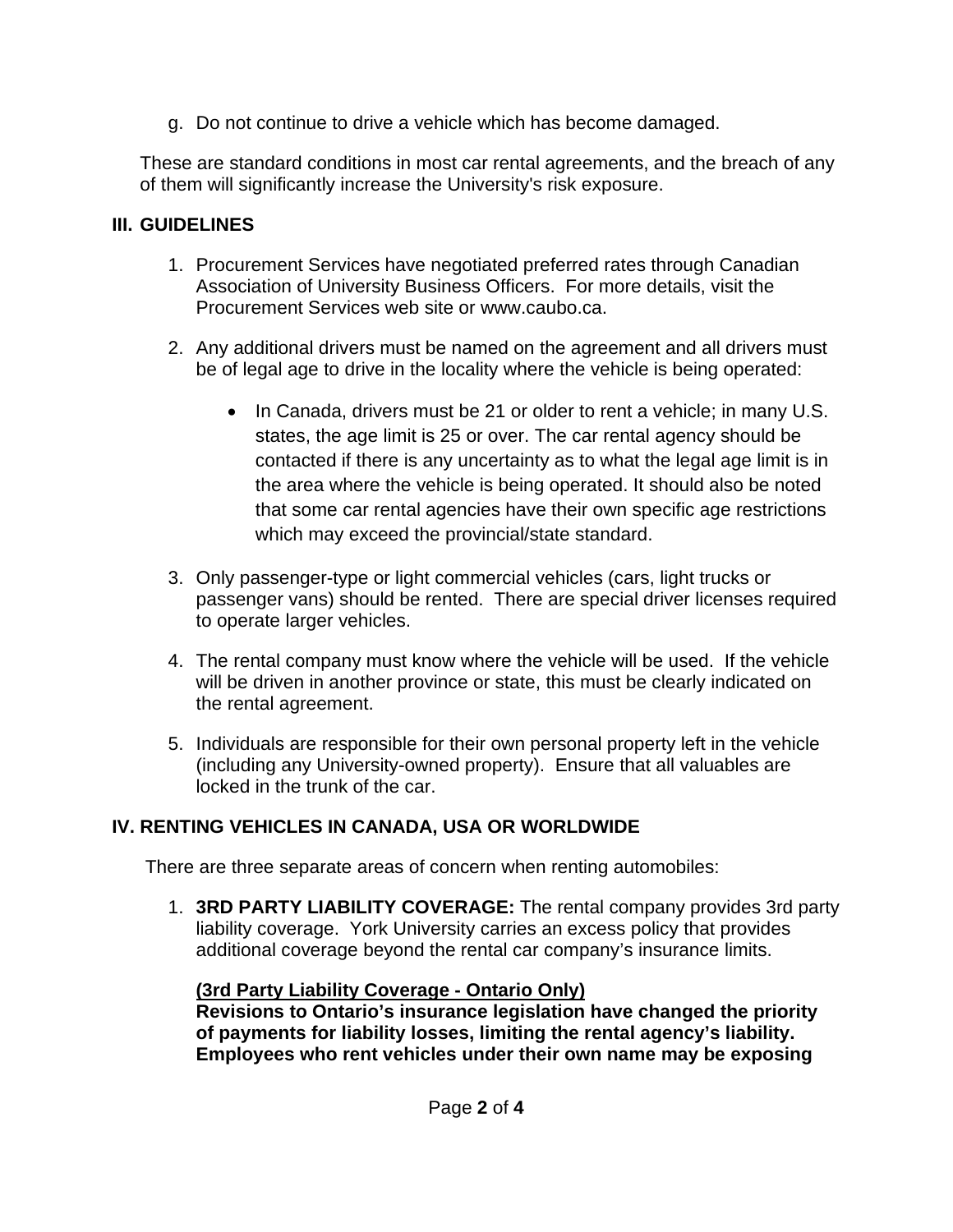**their own insurance policies to a liability claim for third party property damage or bodily injury which occurs while the vehicle is in their custody or control.** 

**To reduce personal liability, the rental contract must clearly state it is between the University and the rental agency. Options include: setting up a corporate account between the University department and the rental agency (i.e., Biology Department); or whenever an employee signs a rental contract, the employee should clearly state, "an employee of York University" or include "[employee's name], York University" and list the employee as driver only. The University carries an excess liability policy to respond in the event of a claim where an employee is using a rental vehicle for University business.**

2. **COLLISION DAMAGE:** The York University US Bank Travel & Expense Visa corporate card provides collision damage coverage for most private passenger vehicles and standard mini-vans made to transport a maximum of 8 people including the driver (expensive or exotic vehicles and larger vans/pickup trucks are excluded). The insurance is only valid if the Cardholder is listed on the rental agreement as the primary driver (and drives the vehicle for the majority of the time during the coverage period). If there are secondary drivers, they should also be listed on the rental agreement. Secondary drivers can also be insured under the terms of the card agreement. Contact the US Bank Travel & Expense Visa corporate card (1- 800-847-2911) for further details.

The University provides the US Bank Travel & Expense Visa corporate card to employees who travel. In normal circumstances, where the employee has an US Bank Travel & Expense Visa corporate card, this is a no cost alternative to purchasing the collision damage coverage. **As a consequence, collision damage coverage need not be purchased and is not an eligible reimbursable expense under the University's Expense Policy.**

To apply for a US Bank Travel & Expense Visa, please contact Procurement Services, Finance Department or complete the "Travel Visa Card" application form in the forms section of the finance department website.

3. **PERSONAL ACCIDENT INSURANCE (PAI):** This type of insurance should be declined for those staff and faculty who participate in the University's employee benefits plan.

**RENTALS OUTSIDE OF CANADA AND THE U.S.:** As a means to further minimize liability exposures associated with renting automobiles outside of North America, Risk Management Services is also advising staff/faculty to: